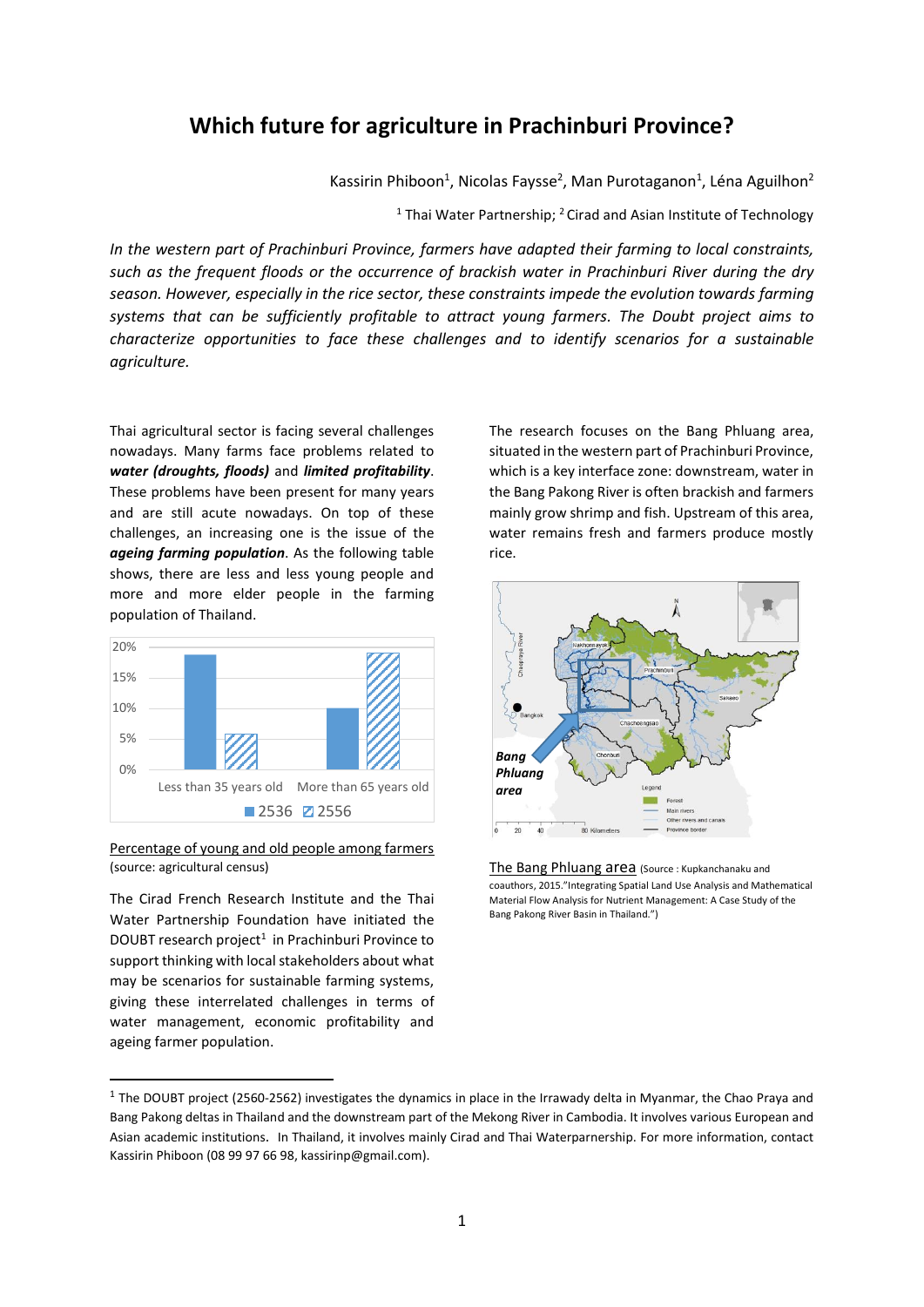## *Different farms – different challenges*

In 2560, 108 farmers were surveyed in four Tambons of the Bang Phluang area. The surveyed farmers can be separated into four types.

| Farm type                                           | Average<br>age<br>(year) | Average<br>farm<br>size (rai) |
|-----------------------------------------------------|--------------------------|-------------------------------|
| Farms that produce only rice,<br>no machines        | 57                       | 36                            |
| Farmers that produce only rice<br>and have machines | 54                       | 78                            |
| Farmers that do mixed fish and<br>shrimp farming    | 50                       | 24                            |
| Farmers that produce rice and<br>shrimp             | 49                       | 60                            |

A first type encompasses farmers that mainly *produce rice and have not invested in machines* (tractors and harvesters). Some of these farmers grow other crops or have fish ponds, but on very small areas and mainly for home consumption. Farmers of the second type mostly *produce rice and have invested in a tractor*, and in rare cases also in a harvester. Their average farm size is more than double the one of the first type. The third type groups farmers that produce *fish and shrimp* together. Since shrimp farming requires investments on land (digging the pond, equipments, etc.), these farmers own most of the land they use for shrimp production. The last type groups a small number of farmers who produce *both rice and shrimp*.

These four types represent most of farms in the Bang Phluang area – though other types of farm also exist, such as some focusing on orchard production.

## *Water-related problems*

In Bang Phluang area, farmers get irrigation water thanks to a network of canals connected to Prachinburi and Bang Pakong Rivers. Occurrences of brackish water in the river have become increasingly frequent during the dry season in the past 15 years, especially during March and April. This has been due to increased water demand, especially because farmers started producing dry season rice. Farmers have adapted at individual level by growing short-duration rice varieties, that can be harvested before March. At collective level, in February, water is pumped in canals that are used as a storage facilities and then, when water in the river becomes brackish, the gates connecting the canals to the river are closed and no more water is pumped into canals, usually till June. Since gates are

closed, farmers may sometimes face shortages of water during this period. Sometimes also, farmers plant dry season rice late and do not manage to complete the irrigation cycle before water becomes brackish. In total, *52% of interviewed farmers consider that they face problems related to brackish water but only 11% consider that this problem affects crop yields or production of fish and shrimp*.

Moreover, floods occur frequently during the months of October and November. Most farmers have adapted by harvesting rice or finishing a shrimp or fish production cycle before the flood period. Some fish and shrimp farmers have installed nets on the boarders of the basins or they have collectively built small dykes around the basins. In one of the subdistricts, the Tambon administration pump water out of the canals to the river. Most farmers declare that they are usually not affected by floods.

#### *Farming practices*

Many rice farmers externalize part or all of agricultural activities. Among the farmers producing rice, 77% do not plough by themselves, and 96% do not harvest by themselves, mostly because they do not have the machines. Moreover, approximately two thirds of rice farmers also use labor for sowing seeds, spraying chemicals and fertilizers. Reasons given are: 1) lack of available family labor during peak periods; 2) health concerns for spraying pesticides; and 3) farmers' old age. Hiring labor has a consequence on profits, since payment of external labor and of machine operators represent approximately half of production costs.

## *Farmers' plans for the future*

Farmers involved in the most profitable activities per rai (shrimp and mixed fish and shrimp farming) generally either plan to invest in their existing farming systems or have no major plans for change because they were generally satisfied with their farming systems. Almost none of the farmers producing rice only contemplates to invest more in their farming systems. They consider that rice production has limited horizons for development, due to low rice prices and lack of identified opportunities for a major improvement in farming practices.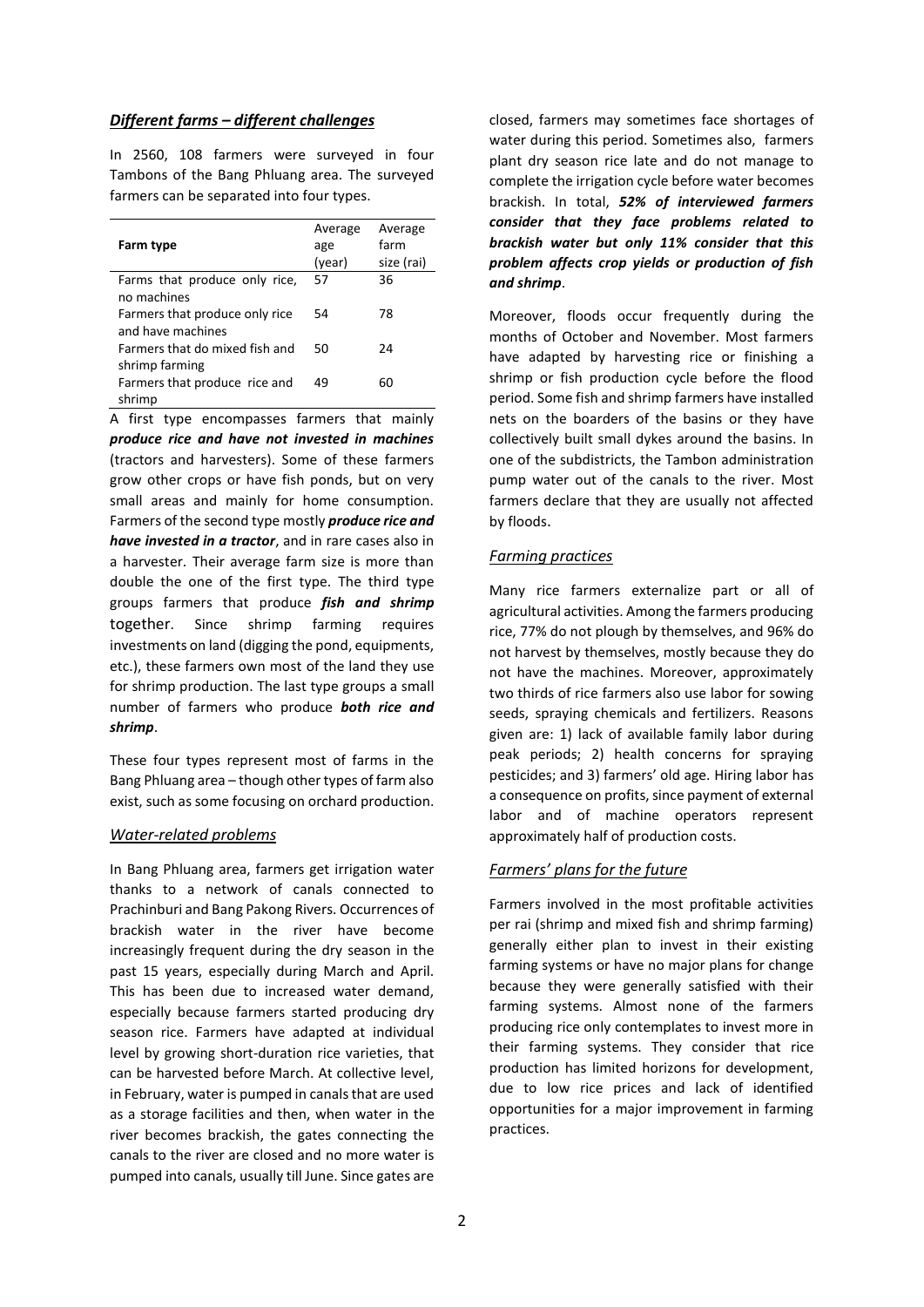Surprisingly, rice farmers with machines do not express a plan to go on expanding the rice cropped area. A bit less than half of farmers producing rice only aim to diversify, i.e., to start farming new crops such as vegetables and orchards and fish farming. Among them, 40% farmers want to do it mainly for home consumption, following the policy of "selfsufficiency economy". The other 60% want to be able to sell the new productions. None of the farmers producing rice only are interested in shrimp farming because of the high investment costs required, lack of knowledge of the production techniques and markets, and because of the risks involved. The other half of rice farmers have no plans because they consider their margins of maneuver to be too limited.

#### *Constraints to change*

Two main constraints limit opportunities for change in farming systems. First, the *occurrence of brackish water and floods* limits investments in more profitable crops, such as orchards and vegetables. Farmers may attempt to deal with floods by planting in lands situated in upper parts (if they have some) or buy building dykes. Farmers can attempt to deal with brackish water by digging ponds in which they store fresh water. However, these investments can be very costly and none of them can provide a guaranteed solution to the problems of brackish water or floods. The Huay Samong Dam, situated in the upper part of the Prachinburi River Basin, started operating in 2559. Thanks to this dam, floods were more limited in 2559 and releases from the dam in 2560 enabled to maintain low levels of salinity in Prachinburi River during the dry season. However, the planned development of an irrigation scheme just downstream of the Huay Samong Dam and of industries situated upstream of the study area, may lead in the future to the reappearance of

over the farm. Rice farmers with larger farmed areas are more likely to have an identified successor (only 4 of the 22 farmers who farmed more than 54 rai have no identified successor). This percentage of farmers who know there will be no successor within the family is much lower for farmers engaged in shrimp or mixed fish and shrimp farming. Aged farmers that know that none of family members will take over the farm have limited incentives in investing and making strong changes in their farming systems.

Young people that are children of farmers often compare the income they can expect from farming with the one they could get in cities, as one criterion to decide whether to work in cities or to stay in rural areas. This criterion is just one among many others, such as the opportunity for increases in income, the uncertainty of incomes, the quality of life, the autonomy, etc. If we focus on this economic criterion, – in very rough terms - young people may expect to earn 6,500 baht per month from working in factories (8,000 baht of wage minus 1,500 baht for lodging). This calculation is obiously an approximation, because other costs may be involved (transportation, etc.). Young people may consider whether they would earn at least this amount if they take over the farms of their parents. In surveyed farms, *only one third of farmers that produce rice only generate an income that is above this threshold.*

## *Key lessons*

Farms in irrigated areas of Prachinburi Province have designed production systems that have enabled them to adapt to a large extent – but not completely – to constraints related to water resources.

brackish water events in Prachinburi River during the dry season.

Second, *almost half of rice farmers without machines are sure that they will not have a successor within the family*. The main reason was that their children are not interested in taking